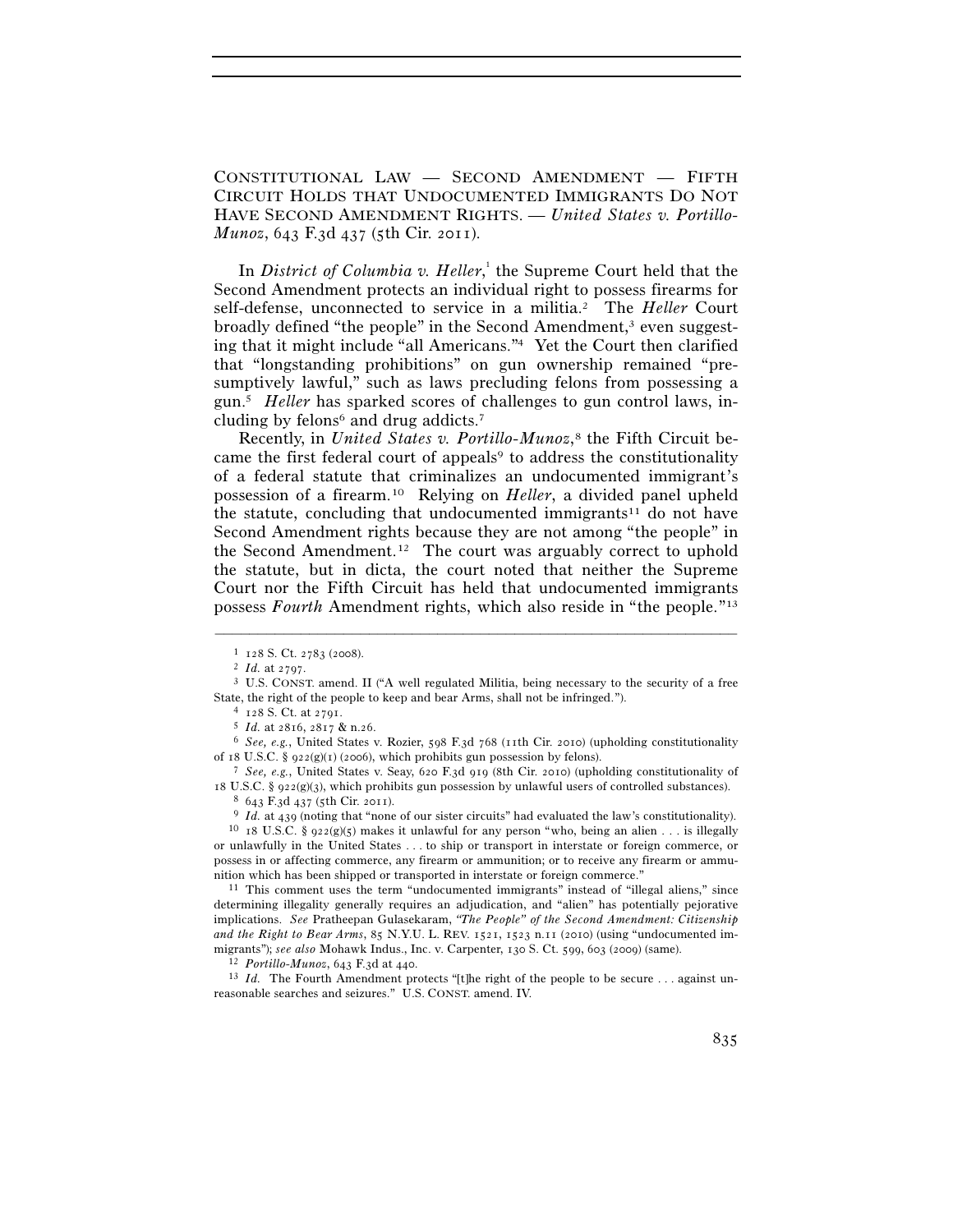836 *HARVARD LAW REVIEW* [Vol. 125:835

This statement was unnecessary in light of *Heller*, and it was unfortunate because the court implied that undocumented immigrants may not have Fourth Amendment rights when, in fact, that matter remains unresolved. Such dicta can have important consequences.

In 2005, Armando Portillo-Munoz came to the United States but left after six months.<sup>14</sup> He reentered illegally in 2009 and worked first at a dairy farm, and then at a ranch.15 He had lived in the United States for approximately one and a half years when, on July 10, 2010, a Dimmitt, Texas, police officer stopped him while he was driving a four-wheeler with a handgun in the center console.16 Portillo-Munoz admitted that the gun was his and said that he obtained it to protect chickens from coyotes on the ranch where he worked.17 He was arrested for carrying a weapon unlawfully.18 He admitted that he was a native and citizen of Mexico who was illegally in the United States.19 His presentence report did not indicate any prior criminal history.20

The United States charged Portillo-Munoz with possession of a gun as an undocumented immigrant, in violation of 18 U.S.C. §  $922(g)(5)^{21}$ He moved to dismiss the indictment, arguing that a conviction would violate his Second Amendment rights and his Fifth Amendment due process rights.22 After the district court denied this motion, he entered a conditional guilty plea; he admitted that his conduct violated the statute but he retained the right to appeal.<sup>23</sup> The district court sentenced him to ten months in prison, and he appealed.<sup>24</sup>

The Fifth Circuit affirmed the denial of Portillo-Munoz's motion to dismiss.<sup>25</sup> Writing for a divided panel, Judge Garwood<sup>26</sup> relied on the Supreme Court's opinion in *Heller* to conclude that Portillo-Munoz's conviction did not violate the Second Amendment. Judge Garwood noted that while the Supreme Court has not addressed whether undocumented immigrants have Second Amendment rights, *Heller* provided guidance about the meaning of "the people" in the Second Amendment.27 The *Heller* Court held that the Second Amendment protects the right of "law-abiding, responsible citizens to use arms in

<sup>14</sup> *Portillo-Munoz*, 643 F.3d at 439. 15 *Id.*

<sup>16</sup> *Id.* at 438–39. 17 *Id.* at 439. 18 *Id.* at 438–39. 19 *Id.* at 439. 20 *Id.*

<sup>21</sup> <sup>18</sup> U.S.C. § 922(g)(5) (2006); *Portillo-Munoz*, 643 F.3d at 439. 22 *Portillo-Munoz*, 643 F.3d at 439. 23 *Id.*

 $\frac{24}{25}$  *Id.* at 442.

 $^{26}$  Judge Garwood was joined in full by Judge Garza, and in part by Judge Dennis.  $^{27}$  *Portillo-Munoz*, 643 F.3d at 440.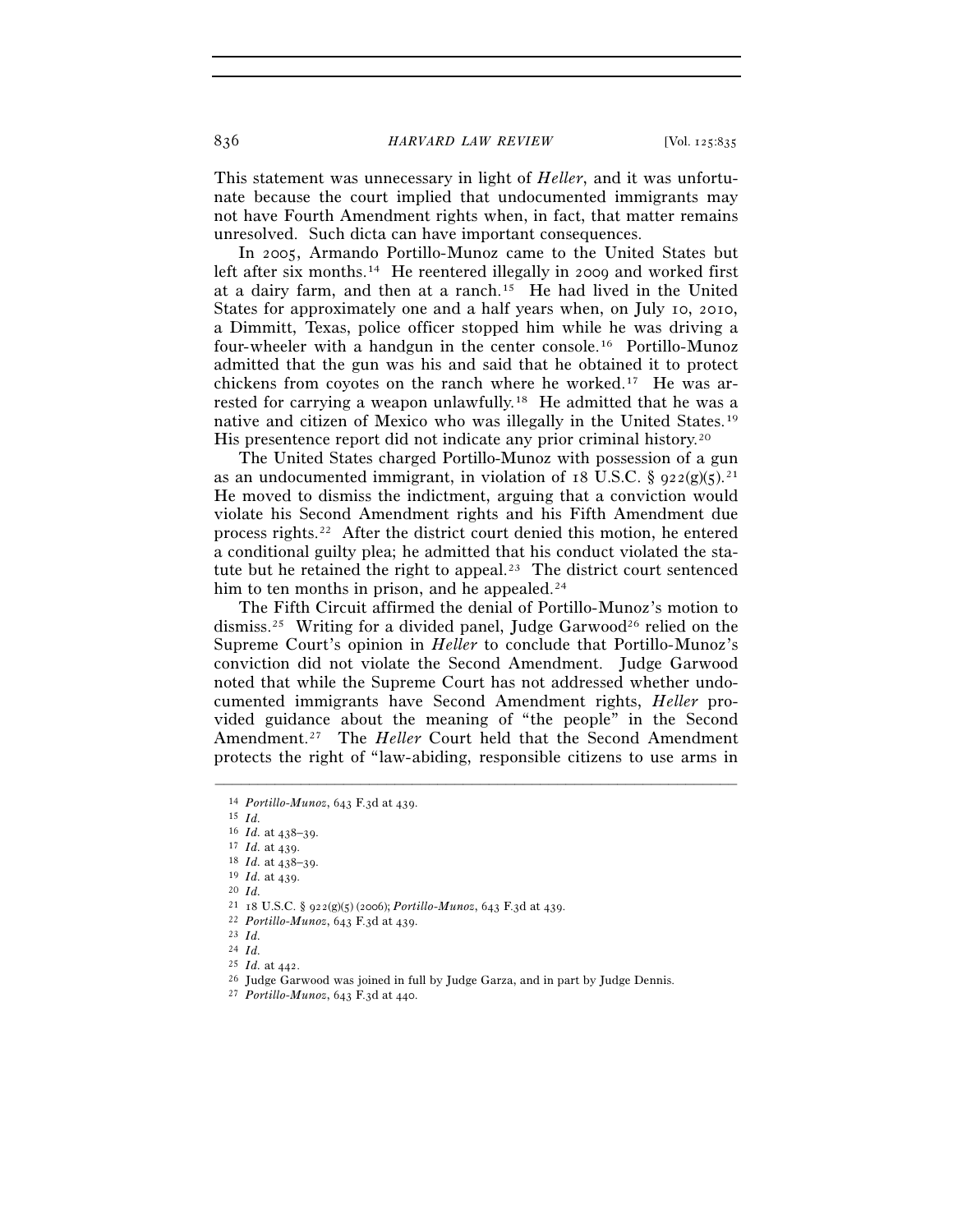2012] *RECENT CASES* 837

defense of hearth and home."28 In *Heller*, the Court also described Second Amendment rights as belonging to "all Americans" and noted that the Constitution's other references to "the people" referred to "all members of the political community."<sup>29</sup> These statements "invalidated" Portillo-Munoz's claim that he has Second Amendment rights, because undocumented immigrants are not Americans, law-abiding citizens, or members of the political community, the court said.30

Judge Garwood then considered counterarguments. Portillo-Munoz argued that Supreme Court precedent entitled him to Second Amendment rights: in *United States v. Verdugo-Urquidez*,<sup>31</sup> the Court considered the Fourth Amendment's scope and said that "the people" protected by the First, Second, and Fourth Amendments "refers to a class of persons who are part of a national community or who have otherwise developed sufficient connection with this country to be considered part of that community."32 Portillo-Munoz argued that he possessed a sufficient connection to the United States because he had lived and worked in the country for eighteen months, paid rent, and helped financially support others.33 The court replied that neither the Supreme Court nor the Fifth Circuit had held that the Fourth Amendment applies to undocumented immigrants.34 Even if the Fourth Amendment did apply, the Second and Fourth Amendments need not embrace "exactly the same groups of people."35 The two amendments' purposes differ: whereas the Second confers an affirmative right to possess arms, the Fourth provides protection against government abuse.36 Finally, the court held that, in his conditional guilty plea, Portillo-Munoz had waived the right to argue that the law violated his Fifth Amendment due process rights.<sup>37</sup>

Judge Dennis concurred in part and dissented in part.38 He agreed with the majority that Portillo-Munoz, through his conditional plea, had waived the right to bring a due process challenge.<sup>39</sup> But on the Second Amendment challenge, Judge Dennis argued that "the people" included Portillo-Munoz because he "plainly satisfie[d]" the criteria that the Supreme Court identified in *Verdugo-Urquidez*. 40 Judge Den-

<sup>28</sup> *Id.* (quoting District of Columbia v. Heller, 128 S. Ct. 2783, 2821 (2008)). 29 *Id.* (quoting *Heller*, 128 S. Ct. at 2790–91) (internal quotation marks omitted). 30 *Id.*

<sup>31</sup> <sup>494</sup> U.S. 259 (1990). 32 *Id.* at 265. 33 Initial Brief of Appellant at 7–8, *Portillo-Munoz*, 643 F.3d 437 (No. 11-10086). 34 *Portillo-Munoz*, 643 F.3d at 440. 35 *Id.*

<sup>36</sup> *Id.* at 440–41. 37 *Id.* at 442. 38 *Id.* (Dennis, J., concurring in part and dissenting in part). 39 *Id.*

<sup>40</sup> *Id.* at 447.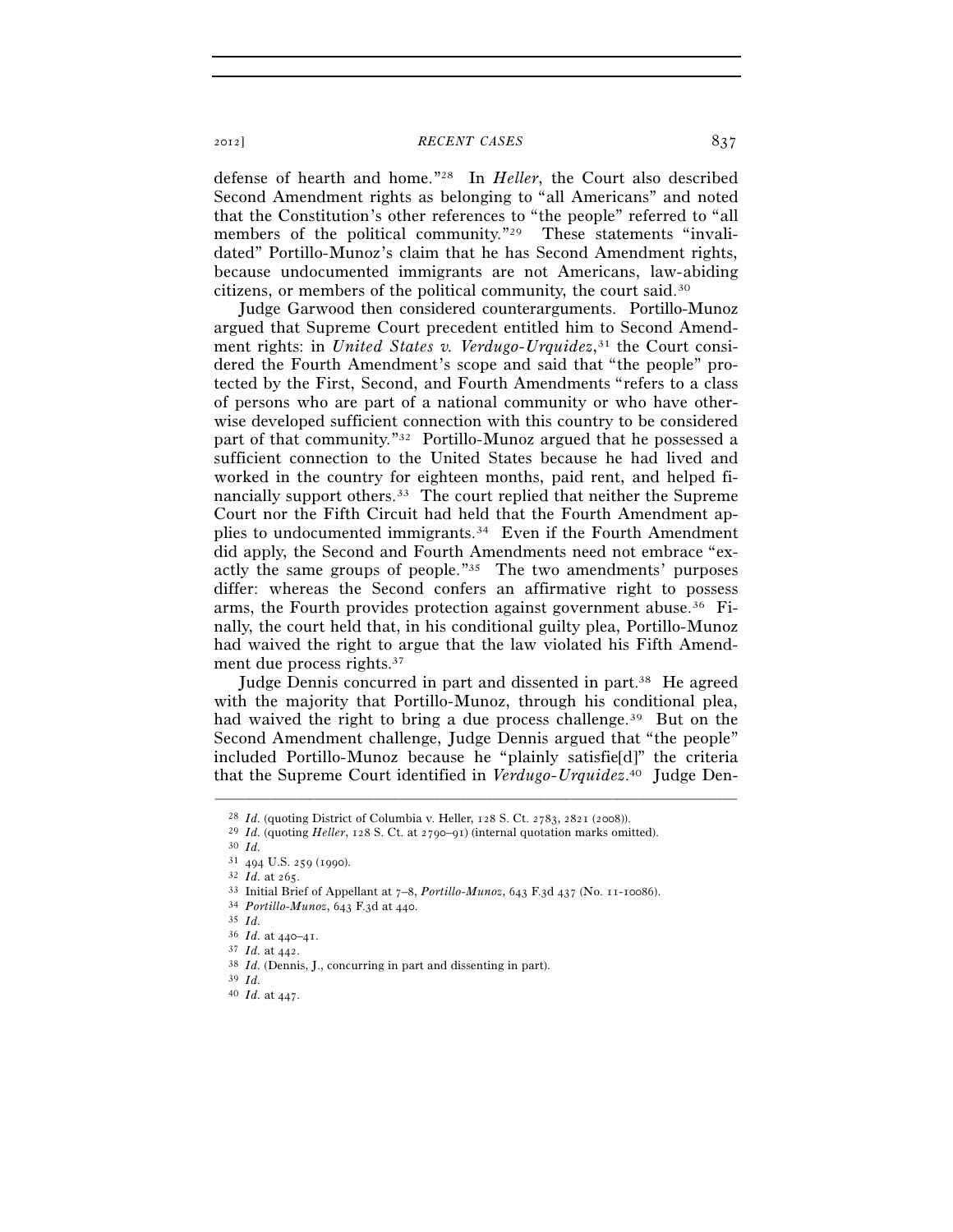## 838 *HARVARD LAW REVIEW* [Vol. 125:835

nis disagreed with the court's distinction between affirmative and protective rights, arguing that the First, Second, and Fourth Amendments all protect rights that Congress may not violate.41 He also noted that undocumented immigrants are "person[s]" under the Fifth and Fourteenth Amendments,<sup>42</sup> and "people" is merely the plural of "person."<sup>43</sup> Finally, he expressed concern that the court's opinion threatened undocumented immigrants' First and Fourth Amendment rights.44 Concluding that Portillo-Munoz is part of "the people," Judge Dennis would have remanded to the district court to determine the appropriate level of scrutiny and to consider the statute's constitutionality.45

The Fifth Circuit was arguably correct to uphold 18 U.S.C. § 922(g)(5), because the *Heller* Court said that "longstanding prohibitions" on gun possession remain presumptively lawful,46 and during the revolutionary era, several states disarmed those who did not swear allegiance to the state or to the United States, as scholars<sup>47</sup> and courts<sup>48</sup> (though not the Fifth Circuit<sup>49</sup>) have noted. Undocumented

–––––––––––––––––––––––––––––––––––––––––––––––––––––––––––––

Portillo-Munoz, 643 F.3d at 445 (Dennis, J., concurring in part and dissenting in part).<br>
<sup>43</sup> Portillo-Munoz, 643 F.3d at 445 (Dennis, J., concurring in part and dissenting in part).<br>
<sup>44</sup> Id. at 444–45.<br>
<sup>45</sup> Id. at 448 ing *Heller*'s alleged merits and flaws. *Compare, e.g.*, Randy E. Barnett, Op-Ed., *News Flash: The Constitution Means What It Says*, WALL ST. J., June 27, 2008, at A13 (praising the Court's opinion as "exemplary" and "[b]rilliant"), *with* Adam Winkler, Heller*'s Catch-22*, 56 UCLA L. REV.

<sup>1551</sup>, 1557 (2009) (criticizing the opinion's "contradictions and inconsistencies"). 47 *See* Saul Cornell & Nathan DeDino, *A Well Regulated Right: The Early American Origins of Gun Control*, 73 FORDHAM L. REV. 487, 506–07 (2004) (compiling revolutionary-era statutes that provided for confiscating weapons from those who refused to swear allegiance to the state or the United States); *see also* Don B. Kates, Jr., *Handgun Prohibition and the Original Meaning of the Second Amendment*, 82 MICH. L. REV. 204, 217 n.54 (1983) (noting that, to the Founders, the common law right to keep and bear arms did not extend to certain people "because of perceived unfitness, untrustworthiness or alienage"). 48 *See, e.g.*, United States v. Boffil-Rivera, No. 08-20437, 2008 U.S. Dist. LEXIS 84633, at

\*14–16 (S.D. Fla. Aug. 12, 2008) (noting that the Second Amendment codified the common law right held "only by citizens and those who swore allegiance to the Government," *id.* at \*14). 49 The Fifth Circuit grounded its analysis in the meaning of "the people" and emphasized *Hel-*

*ler*'s holding, which spoke of "law-abiding, responsible *citizens*." *Portillo-Munoz*, 643 F.3d at 440 (emphasis added) (quoting District of Columbia v. Heller, 128 S. Ct. 2783, 2821 (2008)). Emphasizing the Court's noun choice is problematic, though, because the *Heller* Court used a variety of terms to describe those who might possess Second Amendment rights, including "individual[s]," "citizens" and "all Americans." 128 S. Ct. at 2797, 2799, 2791. Moreover, *Heller*'s holding — that law-abiding, responsible citizens have Second Amendment rights — does not logically prove the inverse: that irresponsible citizens or responsible non-citizens are *not* entitled to Second Amendment rights. A historically grounded argument would have been more consistent with *Heller'*s suggested approach and could have used evidence from *Heller*. *See, e.g.*, *id.* at 2793, 2800, 2803 (citing Founding-era statutes and state constitutions that linked gun rights to citizenship). Fur-

<sup>41</sup> *Id.* at 444. 42 *Id.* at 445. Judge Dennis quoted *Plyler v. Doe*, 457 U.S. 202 (1982), which reasoned that "[a]liens, even aliens whose presence in this country is unlawful, have long been recognized as 'persons' guaranteed due process of law by the Fifth and Fourteenth Amendments," *id.* at 210.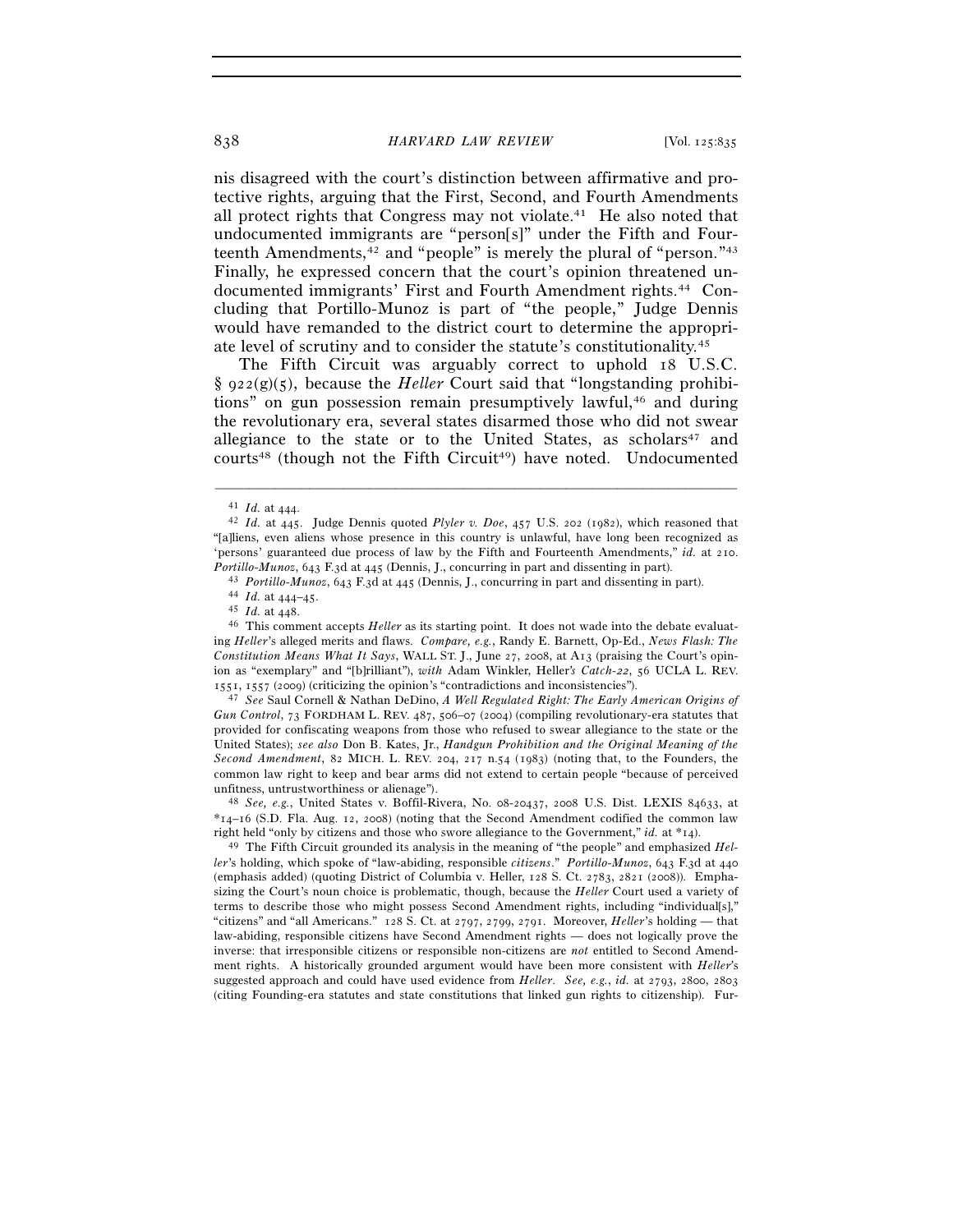## 2012] *RECENT CASES* 839

immigrants have not taken an oath and thus might fit into this category today.50 Yet, in dicta, the court noted that neither the Supreme Court nor the Fifth Circuit has held that undocumented immigrants have *Fourth* Amendment rights, which — like Second Amendment rights — reside in "the people." This statement was not legally incorrect, but it was unnecessary in light of *Heller*, and it was regrettable. The court could have said that the Fourth Amendment issue was an open question and was irrelevant to this case. Instead, the court framed its statement in a way that implied its view on an unresolved constitutional question. Such dicta, especially from an appellate court, can have significant effects.

The *Portillo-Munoz* court's statement about the Fourth Amendment was unnecessary because it represents a misreading of *Heller*. In *Heller*, the majority conducted a two-step analysis.<sup>51</sup> First, the Court analyzed the meaning of "the people." The Court noted that "the people" is used in not only the Second Amendment, but also six other provisions of the Constitution, where "the term unambiguously refers to all members of the political community."52 The Court then approvingly quoted *Verdugo-Urquidez*, in which it said that "the people" protected by the First, Second, and Fourth Amendments were the same: they are those "persons who are part of a national community or who have otherwise developed sufficient connection with this country to be considered part of that community."53 Given this definition of "the people," the Second Amendment "guarantee[s] the individual right" to possess firearms for self-defense.54 Second, the Court considered restrictions on this right. Second Amendment rights are "not unlimited," as "longstanding prohibitions" remain "presumptively lawful," including prohibitions that forbid felons and the mentally ill from possessing firearms.55 However, in dissent, Justice Stevens criticized the majority for suggesting, on the one hand, that "the people" has the same meaning in the First, Second, and Fourth Amendments, yet noting, on the other, that the Second Amendment protects a "significantly narrower . . . class of persons" than the First and Fourth Amendments.<sup>56</sup>

ther, the provision of 18 U.S.C. § 922 at issue in *Portillo-Munoz* is as longstanding as various other provisions of the statute that courts have upheld as constitutional. *See, e.g.*, United States v. Flores, Crim. No. 10-178, 2010 WL 4720223, at \*1 (D. Minn. Nov. 15, 2010) (noting that §  $922(g)(5)$  "shares [the same historical] pedigree" with various provisions of §  $922(g)$  that courts

have upheld as longstanding prohibitions after *Heller*).<br><sup>50</sup> *Cf.* 8 U.S.C. § 1448(a) (2006) (listing elements of the naturalization oath).<br><sup>51</sup> The *Heller* Court also considered the type of weapon that a given regulat

<sup>52</sup>  $Id.$  at 2790.<br>
53  $Id.$  at 2791 (quoting United States v. Verdugo-Urquidez, 494 U.S. 259, 265 (1990)).<br>
54  $Id.$  at 2797.<br>
55  $Id.$  at 2799, 2816, 2817 n.26.<br>
56  $Id.$  at 2827 (Stevens, J., dissenting).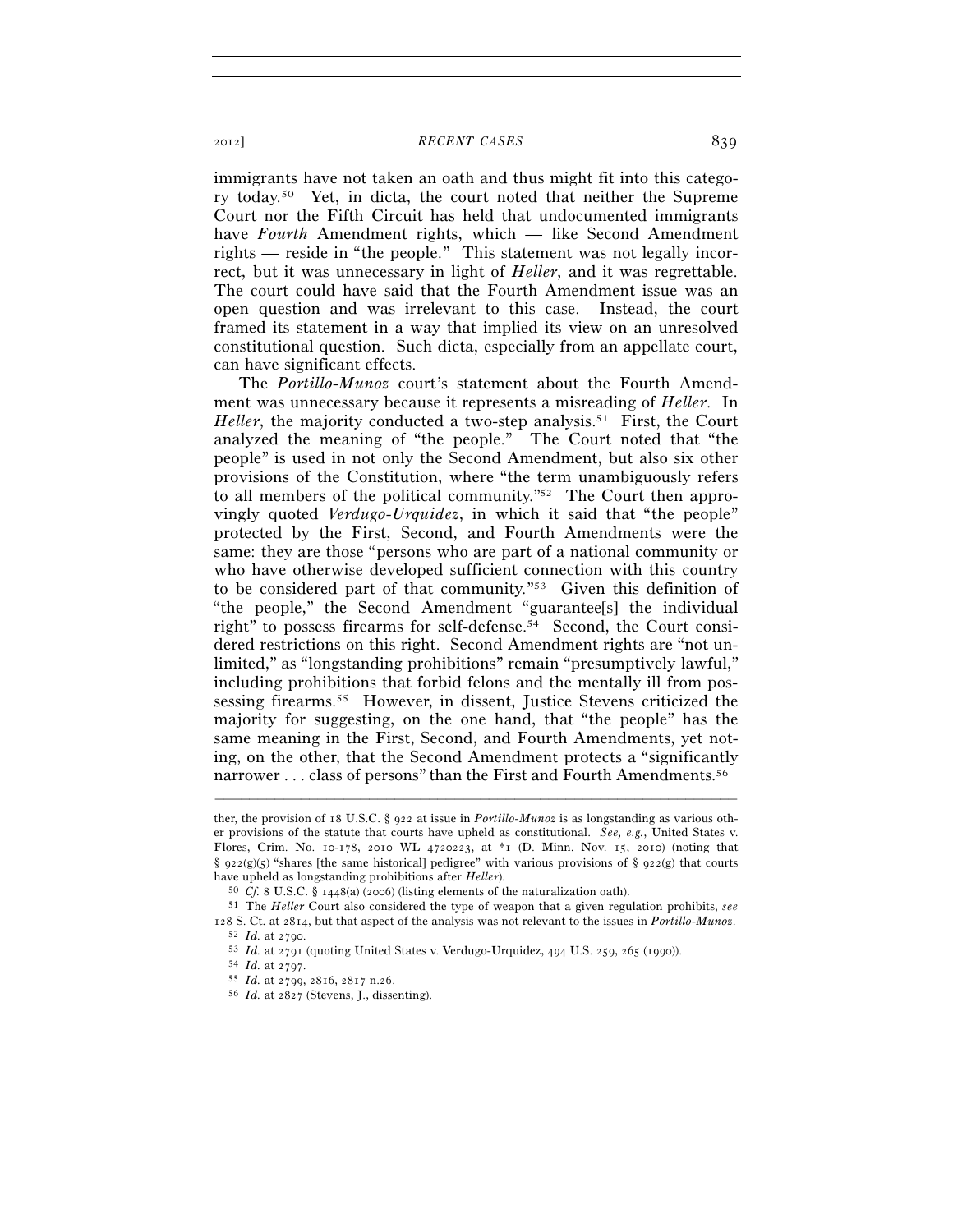## 840 *HARVARD LAW REVIEW* [Vol. 125:835

Thus, there are two ways to interpret *Heller*. 57 Under one view seemingly the *Heller* majority's view — "the people" is the broad group of individuals defined in *Verdugo-Urquidez*; they may not need to be citizens so long as they have "substantial connections" to the United States.58 Congress may enact reasonable restrictions, however, which may differ depending on the right at issue and on the prohibitions which that right has long accommodated (for example, the First Amendment does not protect defamation).<sup>59</sup> As a result, the particular individuals entitled to exercise a specific right may differ from "the people" in the abstract. For instance, felons may lose their Second Amendment rights, but they retain First and Fourth Amendment rights. By contrast, for the *Heller* dissenters, "the people" may comprise different individuals depending on the right at issue.60 Both the majority and the dissent thus indicate that those who are ultimately entitled to Second Amendment rights are a different class of individuals than those who possess other rights that reside in "the people."

Under either interpretation of *Heller*, the Fourth Amendment is irrelevant to the analysis in *Portillo-Munoz*. The *Heller* majority's reasoning suggests that the Fifth Circuit should have first considered whether Portillo-Munoz had substantial enough connections to the United States to be considered part of "the people." If he possessed such connections, the court should have proceeded to the next step of the analysis and evaluated the statute under *Heller*'s "longstanding prohibition" approach.61 Alternatively, if the court concluded that Portillo-Munoz lacked substantial connections, it should have ended its inquiry there. Indeed, the district courts that have considered this issue have primarily adopted this approach.62 Moreover, *none* of these district courts expressly commented on the relationship between the Fourth Amendment and undocumented immigrants.

<sup>57</sup> It is conceivable that there is a third reading of *Heller*: Since the Court described "the people" at one point as "members of the political community," 128 S. Ct. at 2790, one could read *Heller* to suggest that undocumented immigrants are not part of "the people" at all. This reading is highly unlikely given the Court's lengthy quotation from *Verdugo-Urquidez* and its tendency to decide no more than is necessary, but one lower court arguably adopted this view. *See* United

<sup>&</sup>lt;sup>58</sup> Verdugo-Urquidez, 494 U.S. at 265.<br><sup>59</sup> For more on reasonable restrictions in both the First and Second Amendment contexts, see *Ezell v. City of Chicago*, 651 F.3d 684, 706–08 (7th Cir. 2011).<br><sup>60</sup> *See Heller*, 128 S. Ct. at 2827 (Stevens, J., dissenting).<br><sup>61</sup> Courts have engaged in this analysis for various provisions of 18 U.S.C. § 922(g). *S* 

United States v. White, 593 F.3d 1199, 1205–06 (11th Cir. 2010) (holding that 18 U.S.C. § 922(g)(9) (2006) — which forbids gun possession by those convicted of misdemeanor domestic violence — is constitutional because that section, enacted in 1996, qualifies as a "longstanding prohibition"). 62 *See, e.g.*, *Yanez-Vasquez*, No. 09-40056-01-SAC, 2010 WL 411112, at \*3 (electing not to en-

gage in a historical analysis because undocumented immigrants arguably are not among "the people"); United States v. Boffil-Rivera, No. 08-20437, 2008 U.S. Dist. LEXIS 84633, at \*14–16 (S.D. Fla. Aug. 12, 2008) (engaging in a historical analysis).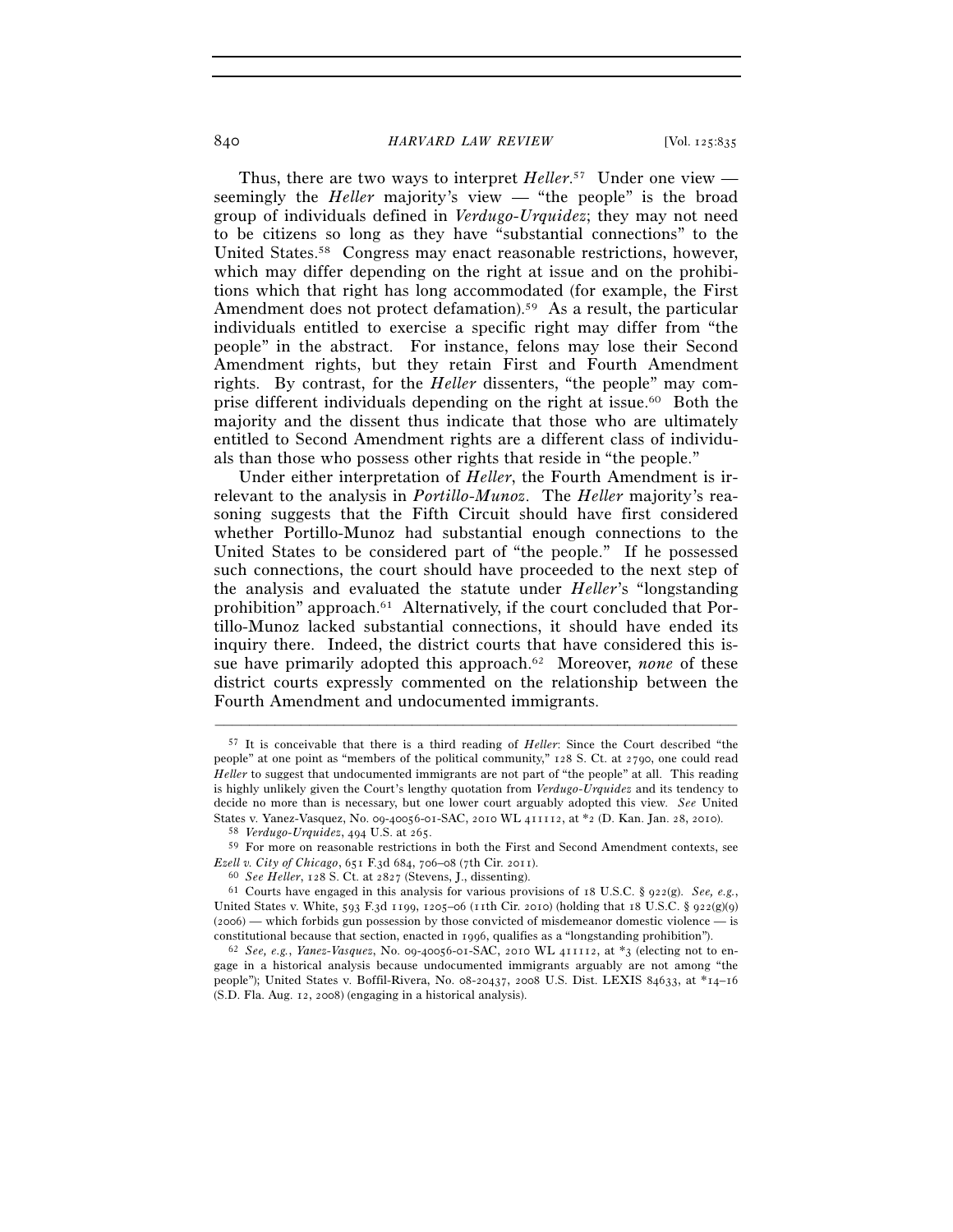## 2012] *RECENT CASES* 841

The *Portillo-Munoz* court's Fourth Amendment observation was not only unnecessary but also unfortunate, because this statement is misleading even though it is not technically wrong. While the Supreme Court has not addressed whether the Fourth Amendment applies to undocumented immigrants, the *Verdugo-Urquidez* test for inclusion among "the people" never mentions legal presence as a requirement. Instead, that test emphasizes "substantial connections" to America, "voluntary" presence, and acceptance of "societal obligations."63 In *Verdugo-Urquidez*, the Court denied Fourth Amendment rights to the defendant, a Mexican citizen who lacked substantial connections to America; yet the Court suggested that his situation might "differ<sup>[]</sup> from" that of undocumented immigrants.<sup>64</sup> Thus, it inaccurately represents the unresolved nature of this issue to say that the Supreme Court has never held that the Fourth Amendment applies to undocumented immigrants. Rather, the Court has not squarely addressed the issue. One Justice, however, has noted that many lower courts have held that the Fourth Amendment *does* protect undocumented immigrants.<sup>65</sup> Scholars have embraced this view as well both at the time of *Verdugo-Urquidez*<sup>66</sup> and thereafter.<sup>67</sup>

The Fifth Circuit also has not previously addressed whether the Fourth Amendment applies to undocumented immigrants. However, the Fifth Circuit has said that "[o]nce aliens become subject to liability under United States law, they also have the right to benefit from [Fourth Amendment] protection."68 The court has also said that the Fourth Amendment "affords citizen and alien alike protection against illegal stops, searches, and arrests."69 These past cases afforded the Fifth Circuit the chance to distinguish between legal residents and undocumented immigrants, but the court chose not to do so. Thus, if the *Portillo-Munoz* court wanted to address the Fourth Amendment issue, it would have made at least as much sense to reverse its statement, by noting that the Fifth Circuit has never held that undocumented immigrants *lack* Fourth Amendment rights. That the court could have re-

<sup>63</sup> *Verdugo-Urquidez*, 494 U.S. at 271, 273.<br>64 *Id.* at 272–73.<br>65 *See id.* at 283 n.6 (Brennan, J., dissenting) (noting that "[n]umerous lower courts . . . have held that illegal aliens in the [United States] are protected by the Fourth Amendment" and collecting cases). 66 *See, e.g.*, T. Alexander Aleinikoff, *Citizens, Aliens, Membership and the Constitution*, <sup>7</sup>

CONST. COMMENT. 9, 21 (1990) (noting that it "is well-established that aliens (even aliens who enter unlawfully) are entitled to fourth amendment protection"). 67 *See, e.g.*, Linda S. Bosniak, *Membership, Equality, and the Difference that Alienage Makes*,

<sup>69</sup> N.Y.U. L. REV. 1047, 1060–61 (1994) (stating that all immigrants have Fourth, Fifth, Sixth, and

Eighth Amendment rights in criminal proceedings).<br>
68 United States v. Cortes, 588 F.2d 106, 110 (5th Cir. 1979) (citing United States v. Cadena,<br>
585 F.2d 1252, 1262 (5th Cir. 1978)).

<sup>585</sup> F.2d 1252, 1262 (5th Cir. 1978)). 69 United States v. Cruz, 581 F.2d 535, 537 (5th Cir. 1978) (en banc), *overruled on other grounds by* United States v. Causey, 834 F.2d 1179, 1184–85 (5th Cir. 1987) (en banc).